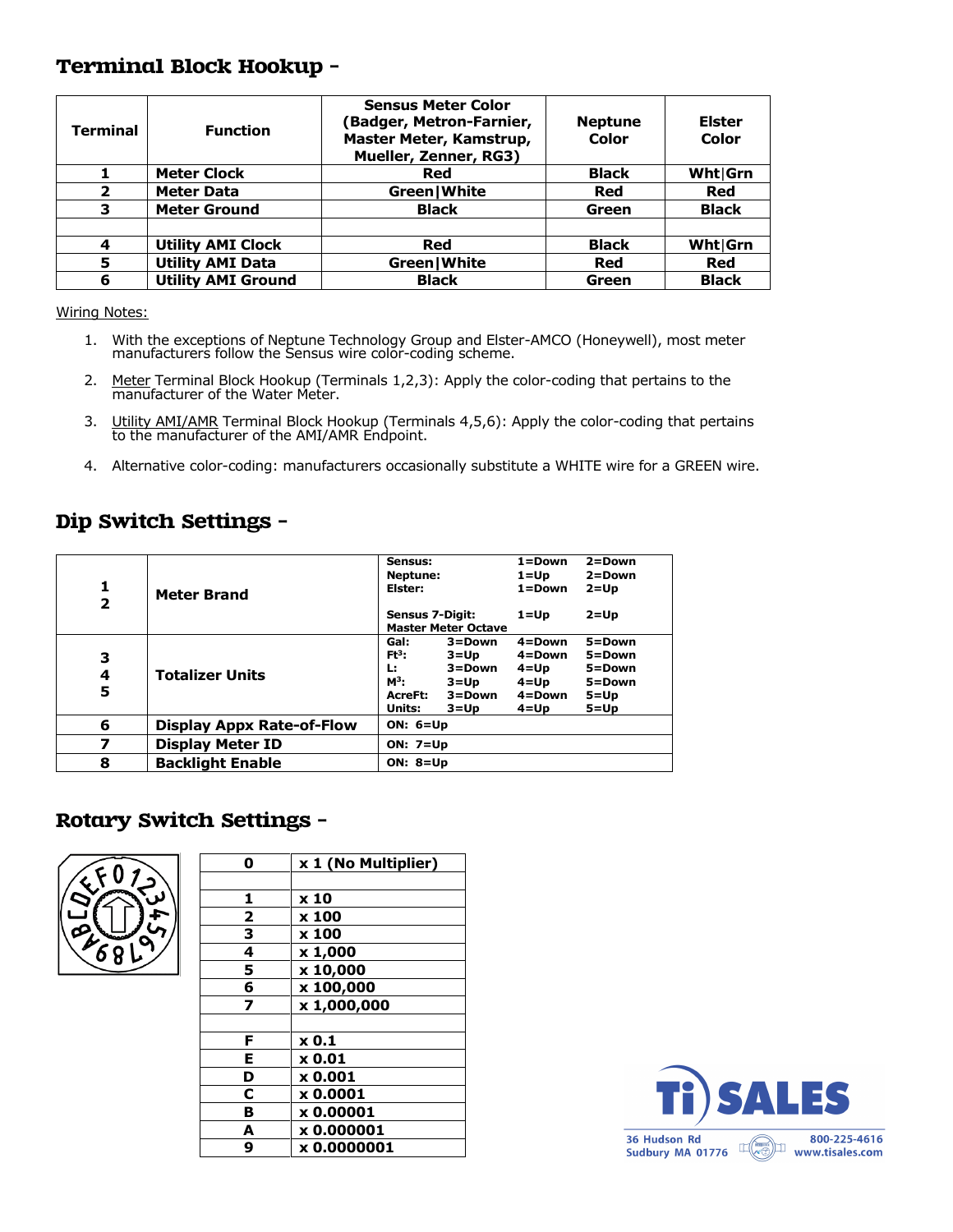# TheMeterDisplay QUICK-START GUIDE

## **Initial Setup:**

- **1. Open Up the Enclosure by Unscrewing the Four (4) Screws.**
- **2. Insert the Water Meter Cable Through the Left Cable Gland.**
- **3. Land the 3 Water Meter Cable Wires on the Meter Terminal Block (Terminals 1,2,3), Per Color-Coding Specified in the Datasheet.**
- **4. Set the Dip Switches, Per the Datasheet.**
- **5. Set the Rotary Switch to Correctly Set the Decimal Point.**
- **6. Press the "Read" Button and Verify That the Display's Reading is a Perfect Match to the Water Meter.**

## **Optional 1: AMI/AMR Parallel Connection:**

- **1. Insert the AMI/AMR Cable Through the Right Cable Gland.**
- **2. Land the 3 AMI/AMR Cable Wires on the AMI/AMR Terminal Block (Terminals 4,5,6), Per Color-Coding Specified in the Datasheet.**

## **Optional 2: No AMI/AMR Parallel Connection:**

**1. Remove the Unused Cable Gland, and Replace with the Provided 1/4" NPT Plug. Make Sure to Make Use of the Rubber Washer from the Unused Cable Gland.**

## **Seal the Display:**

- **1. Ensure that the Enclosed Desiccant Pack is Inserted into the Base.**
- **2. Attach the Cover to the Base by Tightening the Four (4) Screws.**
- **3. Tighten the Cable Gland(s).**
- **4. Affix the Two (2) Tamper-Evident Labels to the Left and Right Sides of the Display, Overlapping Both the Base and Cover.**